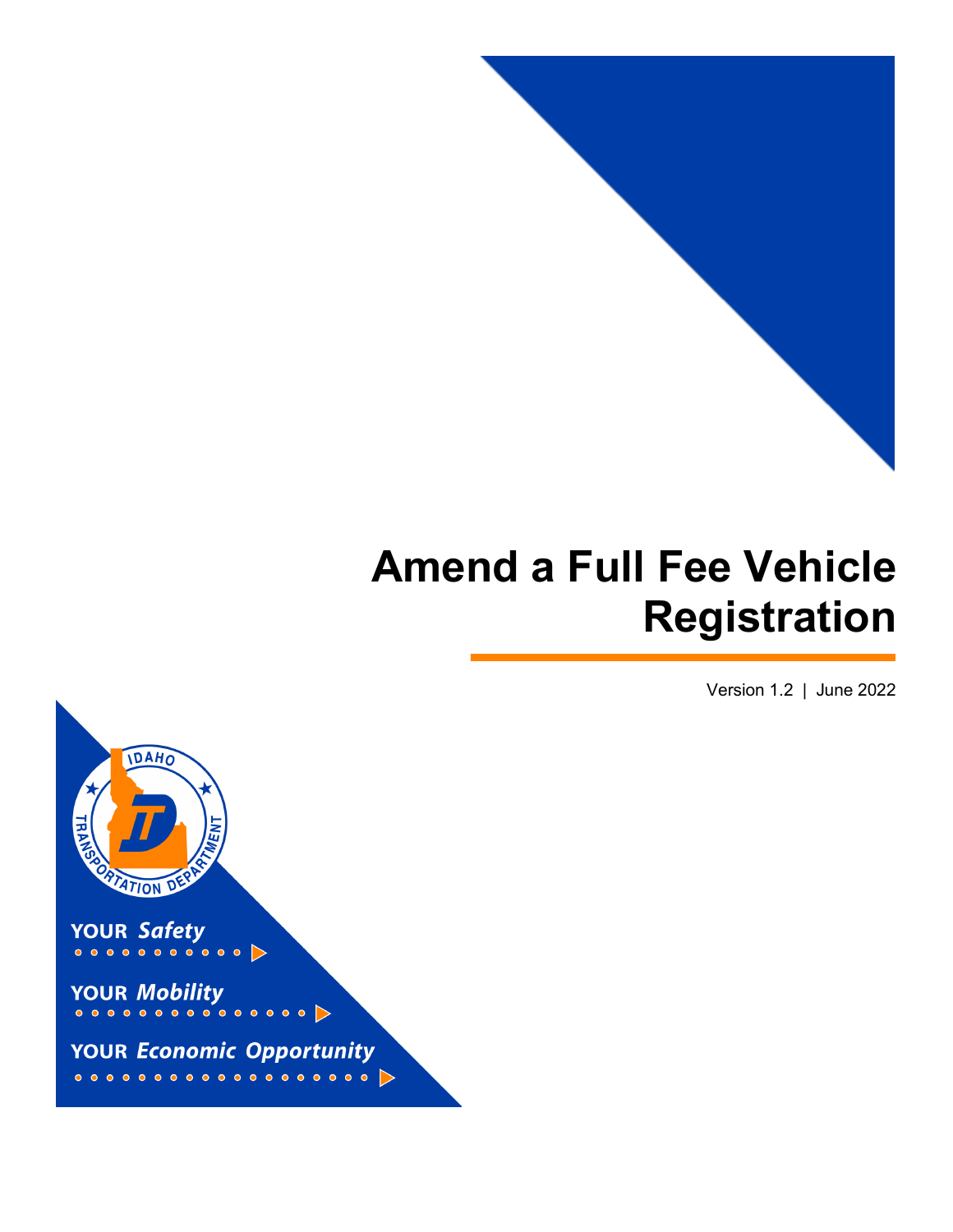## Intrastate (Full Fee) Amend a Vehicle Registration

This document will provide instruction on how to amend Full Fee Registrations using the Commercial Registration System (CRS) application.

New customers to the CRS Application need to contact Idaho Transportation Department Motor Carrier Services to have system access activated.

#### 1) Amend Vehicle

- a) After logging in to CRS, the *Customer Dashboard* will display. Select the **Services** hyperlink**.**
- b) Select the **IRP/Intrastate** hyperlink**.**

| $\equiv$                                                 | <b>CRS Application - Enterprise</b>                                                                                                                               |                                                                         |                   |                                               |                   |                               |                          | $Q =$<br>Menu Finder   | □ <sup>(+</sup> Logout   |
|----------------------------------------------------------|-------------------------------------------------------------------------------------------------------------------------------------------------------------------|-------------------------------------------------------------------------|-------------------|-----------------------------------------------|-------------------|-------------------------------|--------------------------|------------------------|--------------------------|
|                                                          | <b>Customer Dashboard</b>                                                                                                                                         |                                                                         |                   |                                               |                   |                               |                          |                        |                          |
| V2.5.27.1.139854 (03/11/2022)   UAT7                     |                                                                                                                                                                   |                                                                         |                   |                                               |                   |                               |                          |                        |                          |
| <b>2</b> NICHOLESTESTID <sup>3</sup><br>[ID650018]       | <b>Customer Summary</b>                                                                                                                                           |                                                                         |                   | $\mathbf{x}$<br><b>IRP/Intrastate Summary</b> |                   |                               |                          | $\mathbf{w}$           |                          |
| Office: INTERNET OFFICE<br>EXTERNAL                      | <b>TEST COMPANY</b>                                                                                                                                               |                                                                         |                   | Account No.<br>Account Status.                |                   | Old Account No.:              |                          |                        |                          |
| <b>Open Business Period:</b><br>04/12/2022 To 04/12/2022 | Account No.:<br>DBA Name: -                                                                                                                                       | Customer Status : AGTIVE<br>Email:                                      |                   | Fleet<br>No.                                  | <b>Fleet Type</b> | Expiration<br>Month /<br>Year | <b>DBA</b> Name          | Fleet<br><b>Status</b> | Total<br>Vehicles        |
| <b>El</b> Customer Dashboard                             | TIN:<br>Phone No.: 000 - 000 - 0000<br>USDOT No.: -<br>Ext.: -                                                                                                    |                                                                         |                   | No data available in table                    |                   |                               |                          |                        |                          |
|                                                          | Carrier Type: OTHER<br>Cell Phone No.: -<br>Registrant Type: CORPORATION<br>Fax: -<br>Last Updated On: 04/12/2022 03:15:33 PM<br>Enterprise System Credit: \$0.00 |                                                                         |                   |                                               |                   |                               |                          |                        | First Previous Next Last |
| <b>Q</b> Services                                        |                                                                                                                                                                   |                                                                         |                   |                                               |                   |                               |                          |                        |                          |
| Enterprise                                               | Last Updated User ID:                                                                                                                                             |                                                                         |                   | $\setminus \cup$                              |                   |                               | w                        |                        |                          |
| в<br><b>IRP/Intrastate</b>                               | Mailing Address<br>Physical Address                                                                                                                               |                                                                         |                   |                                               |                   |                               |                          |                        |                          |
| Haz & Trip Permits                                       | <b>Q</b> 3311 W STATE ST                                                                                                                                          | Last Updated On: 03/10/2022 01:42:05 PM<br>Last Updated User ID: CRSWEB |                   |                                               |                   |                               |                          |                        |                          |
| <b>三</b> Operations                                      | BOISE, ADA, ID, 83707                                                                                                                                             |                                                                         |                   |                                               |                   |                               |                          |                        |                          |
| & Support                                                |                                                                                                                                                                   |                                                                         |                   |                                               |                   |                               |                          |                        |                          |
|                                                          | 51123                                                                                                                                                             |                                                                         |                   |                                               |                   |                               |                          |                        |                          |
|                                                          | Pending Transactions                                                                                                                                              |                                                                         |                   |                                               |                   |                               |                          | ×                      |                          |
|                                                          | Resume Service Fleet Type                                                                                                                                         | Account No.                                                             | <b>Legal Name</b> |                                               | Trans Desc        |                               | Status <sup>0</sup>      | <b>Trans Date</b>      |                          |
|                                                          |                                                                                                                                                                   |                                                                         |                   | No data available in table                    |                   |                               |                          |                        |                          |
|                                                          |                                                                                                                                                                   |                                                                         |                   |                                               |                   |                               | First Previous Next Last |                        |                          |
|                                                          | and the company of the company of the com-                                                                                                                        | the first control to the control of the con-                            |                   | the control of the control of the con-        |                   |                               |                          |                        |                          |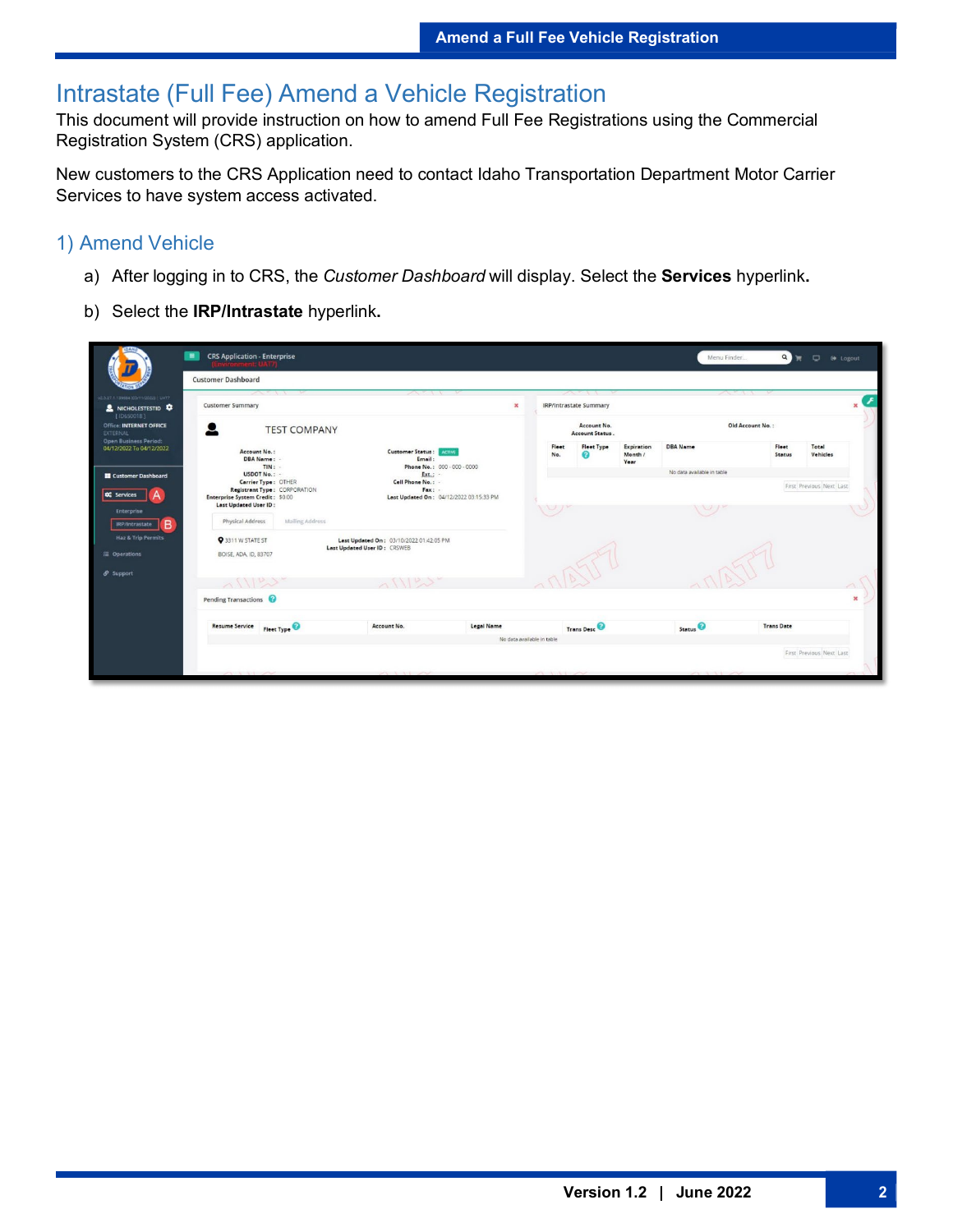c) The *Site Map* page will display. On the Site Map screen select **Amend Vehicle With Fees** or **Amend Vehicle without Fees.**

**Note**: Choose *Amend Vehicle with Fees* for changes to the registered weight or body type. Choose *Amend Vehicle without fees* for all other changes, such as unit number, title number, or operation type.

| <b>CRS Application - IRP/Intrastate</b><br>÷≣ i<br>Environment: UAT7)                                                                      |                                     | Menu Finder<br>Q<br>▭<br><b>← Logout</b> |
|--------------------------------------------------------------------------------------------------------------------------------------------|-------------------------------------|------------------------------------------|
| <b>O</b> GEN1448 : [I] Please check Work in Progress to ensure that there are no open transactions before processing any new transactions. |                                     |                                          |
| <b>Site Map</b>                                                                                                                            |                                     |                                          |
| Services / IRP/Intrastate                                                                                                                  |                                     |                                          |
| $\sqrt{7}$ / 11 1<br>$\sqrt{111}$                                                                                                          |                                     | \\\\\\ <b>\</b>                          |
| <b>Account</b>                                                                                                                             | Fleet                               | <b>IRP Weight Group</b>                  |
| <b>Update Account</b>                                                                                                                      | New IRP Fleet                       | Change IRP Weight Group                  |
| <b>Account Inquiry</b>                                                                                                                     | New Intrastate Fleet                | <b>IRP Weight Group Inquiry</b>          |
|                                                                                                                                            | <b>Fleet Inquiry</b>                | IRP Weight Group Supplement Base Inquiry |
|                                                                                                                                            | <b>Renew Fleet</b>                  |                                          |
|                                                                                                                                            | More $\blacktriangleright$          |                                          |
| ノーレン                                                                                                                                       |                                     |                                          |
| Vehicle                                                                                                                                    | <b>Vehicle Credential</b>           | <b>Vehicle Inquiry</b>                   |
| <b>Add Vehicle</b>                                                                                                                         | Replace Cab Card/Issue New TVC      | Vehicle Inquiry                          |
| Add / Delete Vehicle                                                                                                                       | <b>Replace Plate</b>                | <b>Vehicle Supplement Inquiry</b>        |
| Amend Vehicle With Fees                                                                                                                    | <b>Replace Sticker</b>              |                                          |
| Amend Vehicle Without Fees                                                                                                                 |                                     |                                          |
| Combined                                                                                                                                   |                                     |                                          |
|                                                                                                                                            |                                     |                                          |
| Other                                                                                                                                      | Reprint                             | <b>Web Processing</b>                    |
| <b>Work In Progress</b>                                                                                                                    | Invoice                             | Submit                                   |
|                                                                                                                                            | <b>TVC</b>                          |                                          |
|                                                                                                                                            | <b>Renewal Notice</b>               |                                          |
|                                                                                                                                            |                                     |                                          |
| $\sim$ $\sqrt{1}$                                                                                                                          | (1)<br>$\{ \wedge \wedge \wedge \}$ |                                          |
|                                                                                                                                            |                                     |                                          |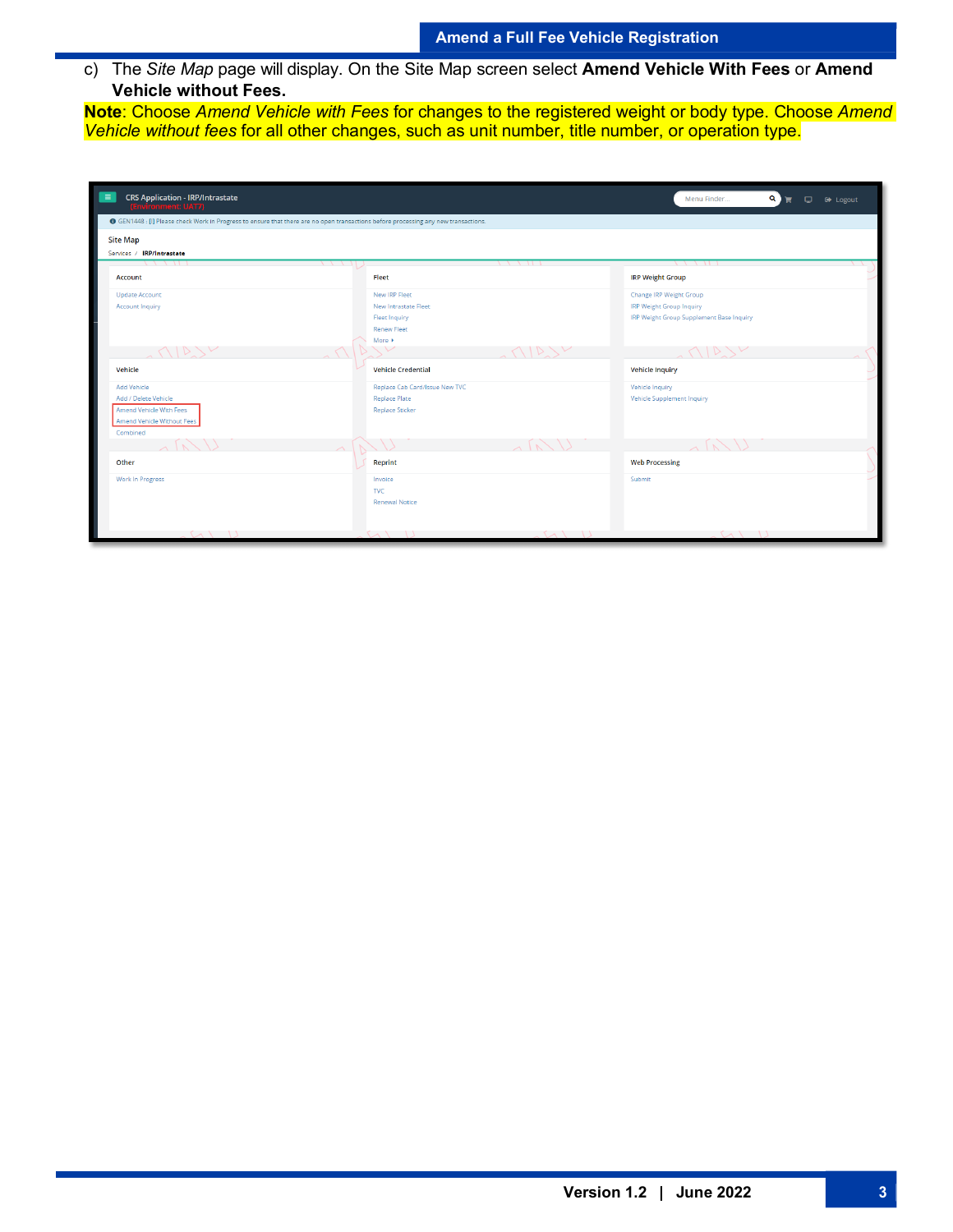- d) The Vehicle Details page will display. Under *Change Vehicle Details*, select the Unit to be amended in the Unit No. drop down menu.
- e) Select **Search**.

| <b>Vehicle Details</b>                          |                              |              |                                  |                             |              |                                    |                                      | <b>Amend Vehicle Without Fees</b> |
|-------------------------------------------------|------------------------------|--------------|----------------------------------|-----------------------------|--------------|------------------------------------|--------------------------------------|-----------------------------------|
|                                                 |                              | (1117)       |                                  | $\sim$ $\sim$ $\sim$ $\sim$ |              |                                    |                                      |                                   |
| <b>Change Vehicle Details</b>                   |                              |              |                                  |                             |              |                                    |                                      |                                   |
| Unit No.:                                       |                              | VIN:         |                                  |                             | Plate No.:   |                                    | Search                               |                                   |
|                                                 |                              |              |                                  |                             |              |                                    |                                      |                                   |
| <b>Supplements Details</b>                      |                              |              |                                  |                             |              |                                    |                                      |                                   |
| Account No.:                                    | 650018                       |              | Fleet No.:                       | 001                         |              | Supplement No.: 004                |                                      |                                   |
| Legal Name:                                     | <b>TRUCKING TEST COMPANY</b> |              | <b>DBA Name</b>                  |                             |              | No. of Vehicles:                   | $\overline{0}$                       |                                   |
| <b>Expiration Month / Year</b>                  | 03/2023                      |              | <b>Effective Date:</b>           | 06/13/2022                  |              | <b>Supplement Desc.:</b>           | AMEND VEHICLE WITHOUT FEE            |                                   |
| Fleet Type:                                     | FFP - FULL FEE POWER         |              | Carrier Type: 0 - OTHER          |                             | $\checkmark$ | <b>USDOT No.</b>                   |                                      |                                   |
|                                                 |                              |              |                                  |                             |              |                                    |                                      |                                   |
| <b>Vehicle Details</b>                          |                              |              |                                  |                             |              |                                    |                                      |                                   |
| VIN                                             | 12345678912345679            |              | *Unit No.: 002                   |                             |              | Weight Group No.                   |                                      | $\checkmark$                      |
| *Year                                           | 2022                         |              | *Body Type:                      | TR - Tractor                | $\checkmark$ | *Make:                             | <b>FREIGHTLINER - FRHT</b>           | $\check{~}$                       |
| Axles                                           |                              |              | <b>Combined Axles</b>            |                             |              | *Fuel Type: D - Diesel             |                                      | $\overline{\mathbf{v}}$           |
| Seats                                           |                              |              | <b>Vehicle Color</b>             | $\checkmark$                |              |                                    | Luggage: N - NO V                    |                                   |
| Distance:                                       | 7500                         |              | Distance Type: E - Estimated v   |                             |              |                                    | *Operation Type: H - Haul for Hire v |                                   |
| County                                          | $\check{~}$                  |              | Highway District: V              |                             |              |                                    |                                      |                                   |
| <b>Unladen Weight</b>                           |                              | ℯ            | *Base Jurisdiction Gross Weight: | 80000                       |              | <b>MSRP</b> Price                  |                                      |                                   |
| *Purchase Date: 04/18/2022                      | e o                          |              | <b>Purchase Price:</b>           |                             |              | <b>Factory Price:</b>              |                                      |                                   |
| TVC:                                            |                              |              | TVC No. of Days:                 |                             |              |                                    |                                      |                                   |
| *Title Jurisdiction:                            | ID-IDAHO                     | $\checkmark$ | *Title No.:                      | 0000                        |              | In-State Expiration Date:          | MM/DD/YYYY 自                         |                                   |
| <b>In-State Plate</b>                           |                              |              | In-State Fee                     |                             |              | Model                              |                                      |                                   |
| *Owner Name:                                    | N TEST                       |              | Owner Phone No.                  |                             |              | Safety Responsibility: O - Owner v |                                      |                                   |
| Safety USDOT:                                   |                              |              | Safety TIN                       |                             |              | Safety Change: N - NO V            |                                      |                                   |
| Use Existing Plate:                             |                              |              | <b>Existing Plate:</b>           |                             |              |                                    |                                      |                                   |
| New Plate Required:<br>Change Address on USDOT: |                              |              |                                  |                             |              |                                    |                                      |                                   |

- f) The Vehicle Details page displays with the selected vehicle's information.
	- Amend Vehicle With Fees

|                               |                                  | vehicle                                | MainMenu                 | Inquiries                 |                                  |
|-------------------------------|----------------------------------|----------------------------------------|--------------------------|---------------------------|----------------------------------|
| Vehicle Details               |                                  |                                        |                          |                           | Amend Vehicle With Fees          |
|                               |                                  |                                        |                          |                           |                                  |
| <b>Change Vehicle Details</b> |                                  |                                        |                          |                           |                                  |
| Unit No.:                     |                                  | VIN:                                   |                          | Plate No.                 | Search                           |
| <b>Supplements Details</b>    |                                  |                                        |                          |                           |                                  |
| Account No.: 99999            |                                  | Fleet No.: 001                         |                          | Supplement No.: 020       |                                  |
| Legal Name:                   | NO ACCOUNT ACCOUNTS              | DBA Name:                              |                          | No. of Vehicles: 0        |                                  |
| Expiration Month / Year       | 12/2019                          | <b>Effective Date:</b>                 | 11/20/2019               | Supplement Desc.:         | AMEND VEHICLE WITH FEES          |
|                               | Fleet Type: FFP - FULL FEE POWER | Carrier Type: C - CARRIER              | $\vee$                   | USDOT No.:                | 007654321                        |
|                               |                                  |                                        |                          |                           |                                  |
| <b>Vehicle Details</b>        |                                  |                                        |                          |                           |                                  |
| VIN:                          | 128351                           | *Unit No.: 51                          |                          | Weight Group No.:         | $\vee$                           |
| *Year                         | 1972                             | *Body Type: TK - Truck                 | $\vert \mathsf{v} \vert$ | *Make:                    | <b>KENWORTH - KW</b>             |
| Axles                         |                                  | <b>Combined Axles</b>                  |                          |                           | *Fuel Type: D - Diesel<br>$\vee$ |
| Seats:                        |                                  | Vehicle Color                          | $\overline{\mathbf{v}}$  |                           | Luggage: N · NO V                |
| Distance:                     |                                  | Distance Type:                         | $\overline{\mathbf{v}}$  | *Operation Type: F - Farm | $\checkmark$                     |
| County:                       | ▽←                               | Highway District: V                    |                          |                           |                                  |
| Unladen Weight:               |                                  | *Base Jurisdiction Gross Weight: 40000 |                          | <b>MSRP Price:</b>        |                                  |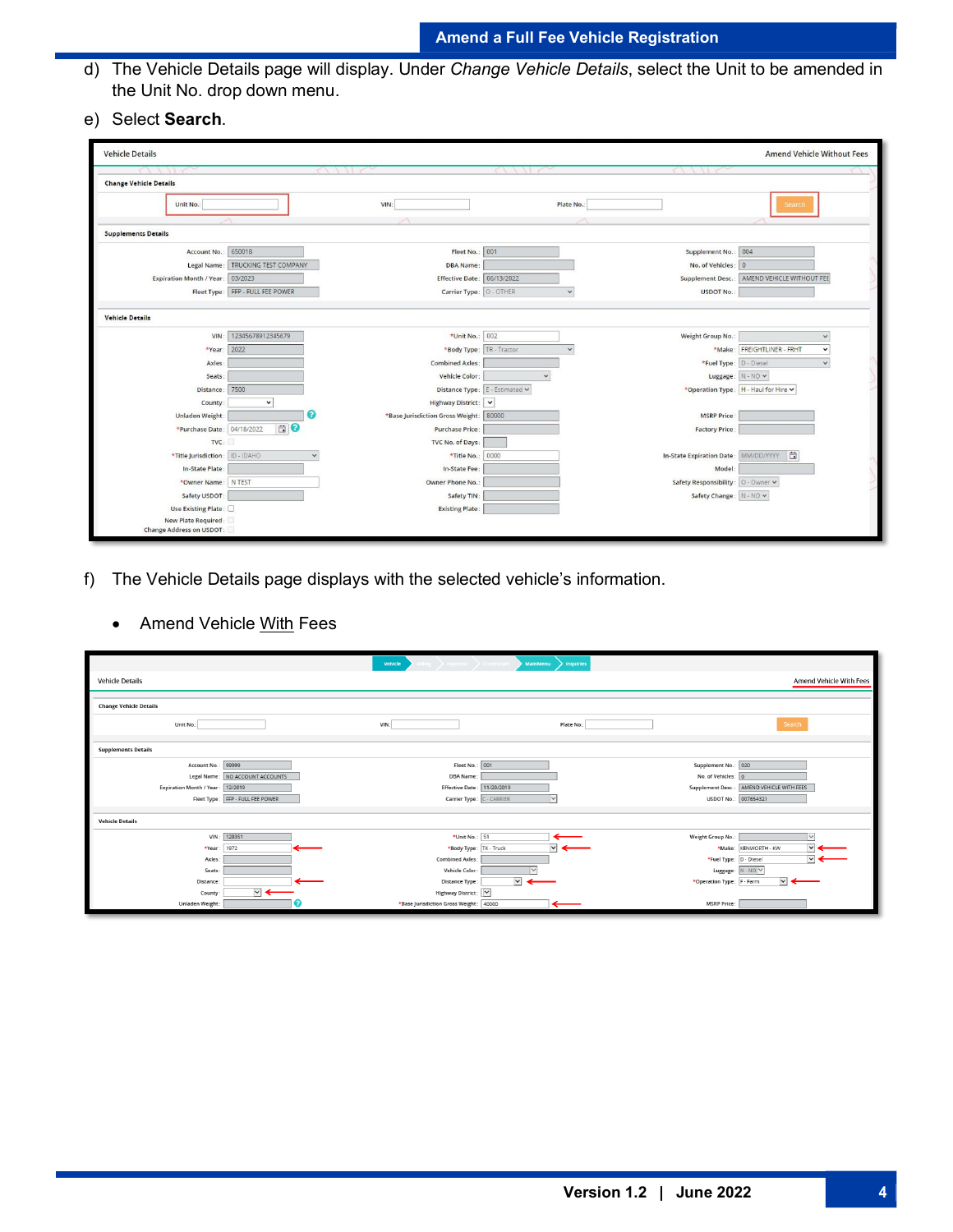#### • Amend Vehicle Without Fees

|                                   |                                             | Vehicle                                                     | <b>MainMenu</b><br>$nr \rightarrow circ$     | <b>Inquiries</b>                          |                                               |
|-----------------------------------|---------------------------------------------|-------------------------------------------------------------|----------------------------------------------|-------------------------------------------|-----------------------------------------------|
| <b>Vehicle Details</b>            |                                             |                                                             |                                              |                                           | Amend Vehicle Without Fees                    |
| <b>Change Vehicle Details</b>     |                                             |                                                             |                                              |                                           |                                               |
| Unit No.:                         |                                             | VIN:                                                        | Plate No.                                    |                                           | Search                                        |
| <b>Supplements Details</b>        |                                             |                                                             |                                              |                                           |                                               |
| Account No.: 99999<br>Legal Name: | NO ACCOUNT ACCOUNTS                         | Fleet No.: 001<br>DBA Name:                                 |                                              | Supplement No.: 019<br>No. of Vehicles: 0 |                                               |
| <b>Expiration Month / Year</b>    | 12/2019<br>Fleet Type: FFP - FULL FEE POWER | Effective Date: 11/20/2019<br>Carrier Type: C - CARRIER     | $\overline{\vee}$                            | Supplement Desc.:<br>USDOT No.: 007654321 | AMEND VEHICLE WITHOUT FEE                     |
| <b>Vehicle Details</b>            |                                             |                                                             |                                              |                                           |                                               |
|                                   | VIN: VVR654555                              | *Unit No.: 55                                               |                                              | Weight Group No.                          | $\vee$                                        |
| *Year:                            | 1971                                        |                                                             | *Body Type: MT - Mobile Home Toter<br>$\vee$ | *Make:                                    | $\check{}$<br>WINNEBAGO - WIN<br>$\leftarrow$ |
| Axles                             |                                             | <b>Combined Axles</b>                                       |                                              | *Fuel Type:                               | D - Diesel<br>$\vert \vee \vert$              |
| Seats                             |                                             | Vehicle Color:                                              | $\vee$                                       | Luggage:                                  | $N \cdot NO$                                  |
| <b>Distance</b>                   |                                             | Distance Type:                                              | $\overline{\vee}$                            |                                           | *Operation Type: H - Haul for Hire V          |
| County<br><b>Unladen Weight:</b>  | $\leq$                                      | Highway District:<br>*Base Jurisdiction Gross Weight: 30000 |                                              | <b>MSRP Price:</b>                        |                                               |

- g) When desired changes are complete, select **Proceed.**
- h) Follow any instructions or fix any errors that appear at the top of the next page by selecting the **Back** button. Then select the **Proceed** button twice.
- i) If no more vehicles need amended, click on **Done.**

| <b>Permit Credit Details</b> |                                                                      |                                                                                        |                                                                                                           |
|------------------------------|----------------------------------------------------------------------|----------------------------------------------------------------------------------------|-----------------------------------------------------------------------------------------------------------|
|                              | Credit Permit No. 1:<br>Credit Permit No. 2:<br>Credit Permit No. 3: | Credit Permit Amount 1:<br>Credit Permit Amount 2:<br>Credit Permit Amount 3:          | Permit Issue Date 1: MM/DD/YYYY [<br>Permit Issue Date 2: MM/DD/YYYY<br>Permit Issue Date 3: MM/DD/YYYY [ |
| Comments                     | o                                                                    |                                                                                        |                                                                                                           |
|                              |                                                                      | Vehicle List<br>Refresh Quit<br><b>Cancel</b><br>Proceed<br>$\frac{1}{2}$<br>Done<br>ш |                                                                                                           |

j) Select **Submit.**

| <b>Web Processing</b> |                                                                              |                                                | Subm                                                    |
|-----------------------|------------------------------------------------------------------------------|------------------------------------------------|---------------------------------------------------------|
| <b>Submit Process</b> |                                                                              |                                                |                                                         |
|                       | *Account No.: 99999<br>*Fleet Expiration Year: 2019<br>Status: PEN - Pending | *Fleet No.: 001<br>*Fleet Expiration Month: 12 | Legal Name: NO ACCOUNT ACCOUNTS<br>*Supplement No.: 016 |
| <b>Comments</b>       | $\circ$                                                                      |                                                |                                                         |
|                       |                                                                              | Submit: View List Refresh Quit Q               |                                                         |

k) This makes the transaction available for Motor Carrier to view and approve. An email will be sent to the email address on file when the invoice is ready to be paid.